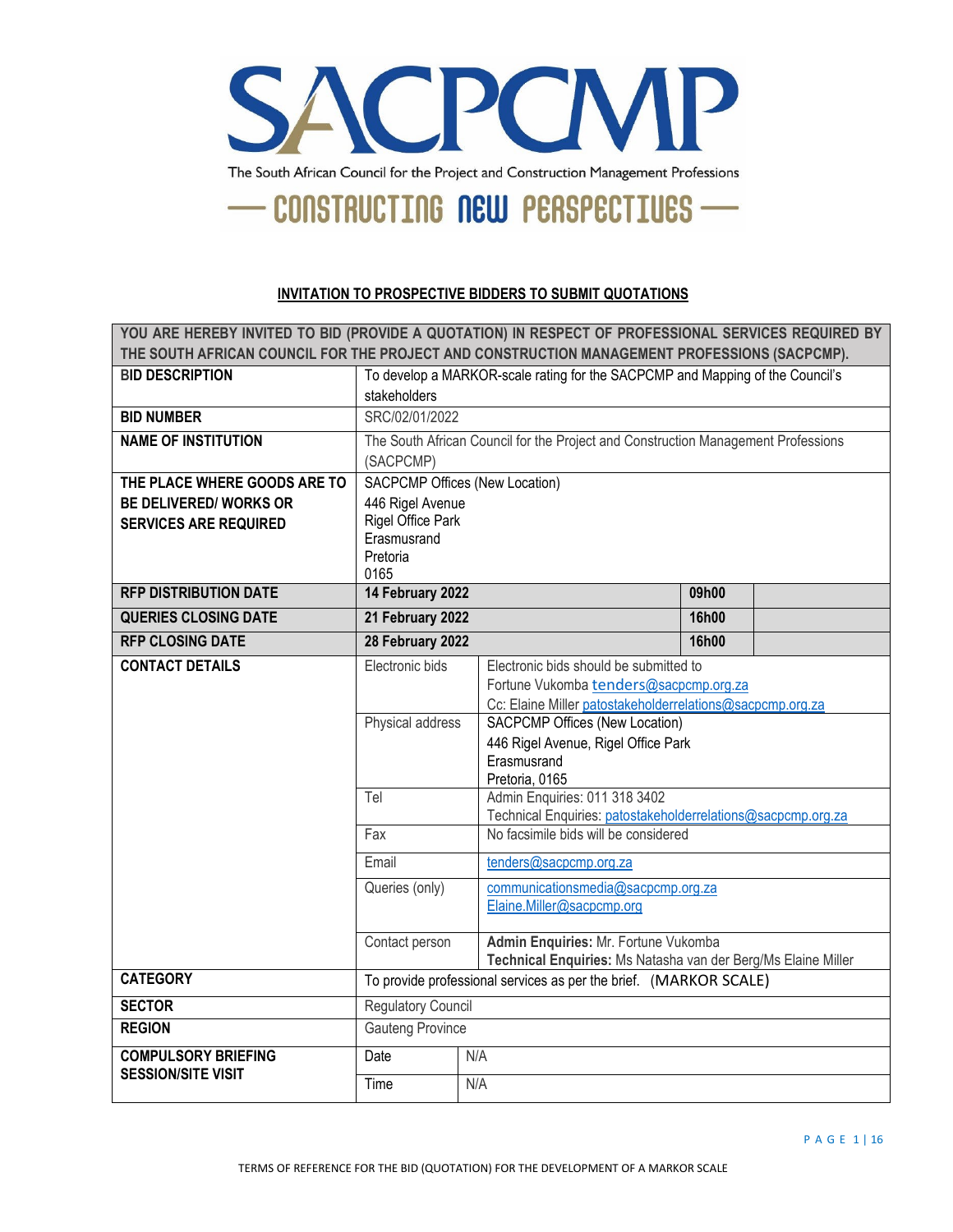| N/A<br>enue |
|-------------|
|-------------|

# **BACKGROUND INFORMATION**

The South African Council for the Project and Construction Management Professions (SACPCMP) is a statutory body established by Section 2 of the Project and Construction Management Act (Act No.48 of 2000), is a juristic person established for statutory professional certification, registration and regulation of Project and Construction Management Professions in order to protect public interest. In line with the Construction Industry development initiatives, the Council continues to advance and promote the science and management practice of project and construction management thereby contributing towards promotion of the Construction and Built Environment industries.

It further regulates the Project and Construction Management Professions to protect the public by identifying the type and scope of work, registering professionals and maintaining a national register of professionals who adhere to a Code of Conduct.

It also accredits Project and Construction Management programmes at tertiary educational institutions and recognises Voluntary Associations who assist in the promotion of the professions under the SACPCMP (South African Council for the Project and Construction Management Professions) umbrella.

# **OPERATIONS**

The SACPCMP operates in the Built Environment alongside the other five Councils being:

- The South African Council for the Architectural profession (SACAP),
- The Engineering Council of South Africa (ECSA),
- $\triangleright$  The South African Council for the Landscape Architectural Profession (SACLAP),
- The Council for the Quantity Surveying Profession (SACQSP)
- $\triangleright$  and The South African Council for the Property Valuers Profession (SACPVP).

The National Minister of Public Works and Infrastructure is the Executive Authority of the Council and communicates with the Council through the Council for the Built Environment (CBE), which is the overarching body that co-ordinates the activities of all six Built Environment Councils.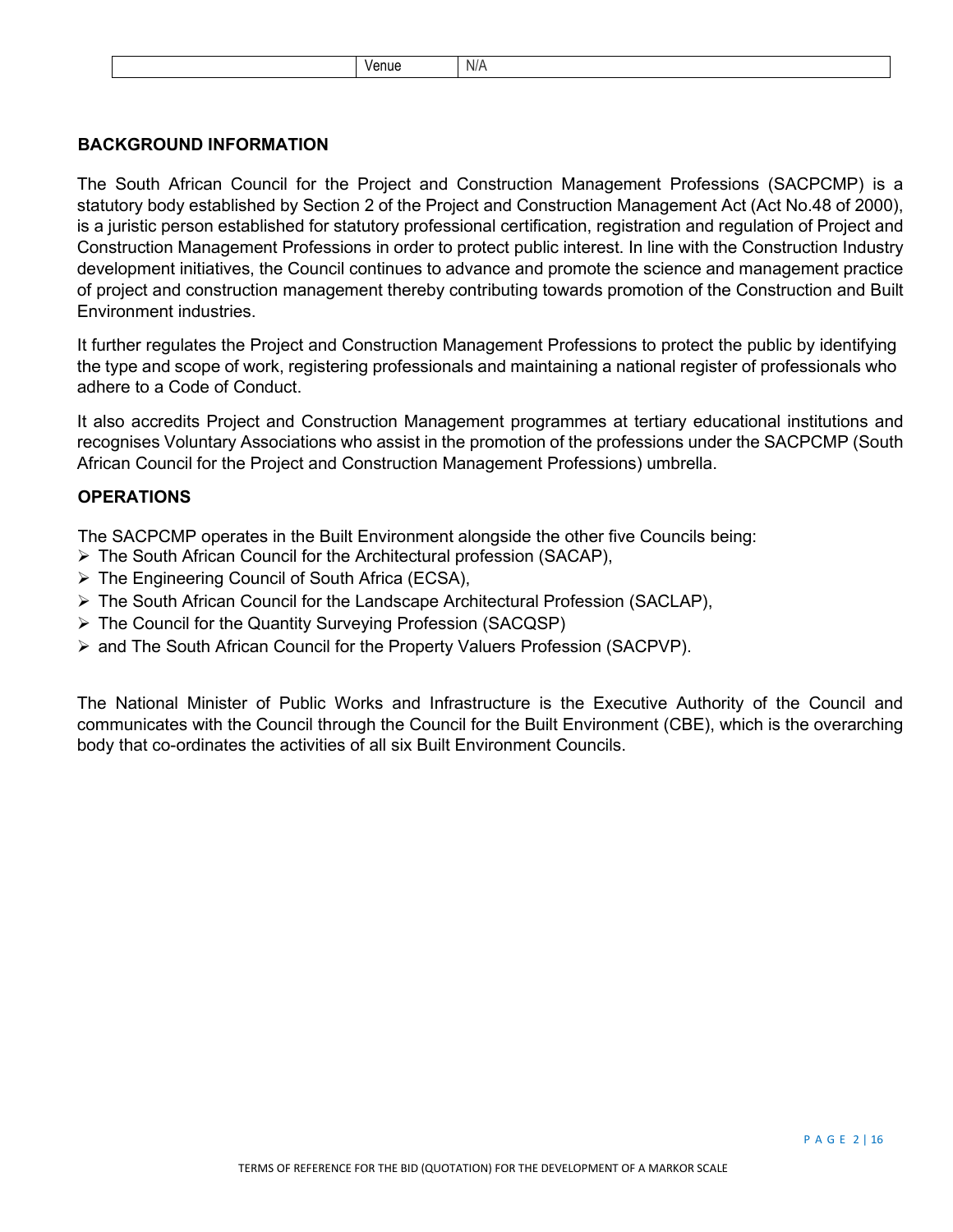#### **SCOPE OF WORK**

Understanding its stakeholders, both internal and external is essential to the SACPCMP. As part of its strategic requirements and performance planning, the Council requires a market orientation (MARKOR) rating to be established as well as the mapping of the Council's stakeholders, with the view of developing a customer intervention plan.

As such, the SACPCMP is looking for an organisation to conduct the two phases of this project requirements.

**Phase 1:** Develop a MARKOR-scale rating for the SACPCMP Deadline: The estimated deadline for this phase is 20 March 2022

**Phase 2:** Mapping of the Council's stakeholders Deadline: The estimated deadline for this phase is 15 July 2022

## **PHASE SPECIFICATIONS**

Phase 1 will require surveying of the: a.) SACPCMP Council members ('Board'), b.) SACPCMP Management/Executive team and c.) all SACPCMP staff members.

It is recommended that a seven-point scale be utilised from "I disagree strongly" (rating of 1) up to "I agree strongly" (rating of 7). However, if a different scale rating is recommended, the justification for this can be proposed within the tender submission and will be reviewed in terms of validity and appropriateness.

The MARKOR scale survey should include (no less than) the following questions:

**Customer Orientation** (objective: determine the strength/weaknesses and understanding of our customer orientation)

1. Our business strategies are driven by our beliefs about how we can create greater value for our customers.

- 2. We give close attention to after-sales service.
- 3. We measure customer satisfaction systematically and frequently.
- 4. We constantly monitor our level of commitment and orientation to serving customer needs.
- 5. Our business objectives are driven primarily by customer satisfaction.
- 6. Our strategy for competitive advantage is based upon our understanding of customer needs.
- 7. We know our competitors well.
- 8. Our product and service development is based on good market and customer information.
- 9. We have a good sense of how our customers value our products and services.
- 10. We compete primarily based on product or service differentiation.
- 11. The customer's interest should always come first, ahead of the owners'.
- 12. We have routine or regular measures of customer service.
- 13. We are more customer-focused than our competitors.
- 14. I believe this business exists primarily to serve customers.

**Competitor Orientation** (objective: determine the strength/weaknesses and understanding of our competitors)

- 15. We rapidly respond to competitive actions that threaten us.
- 16. Top management regularly discusses competitors' strengths and strategies.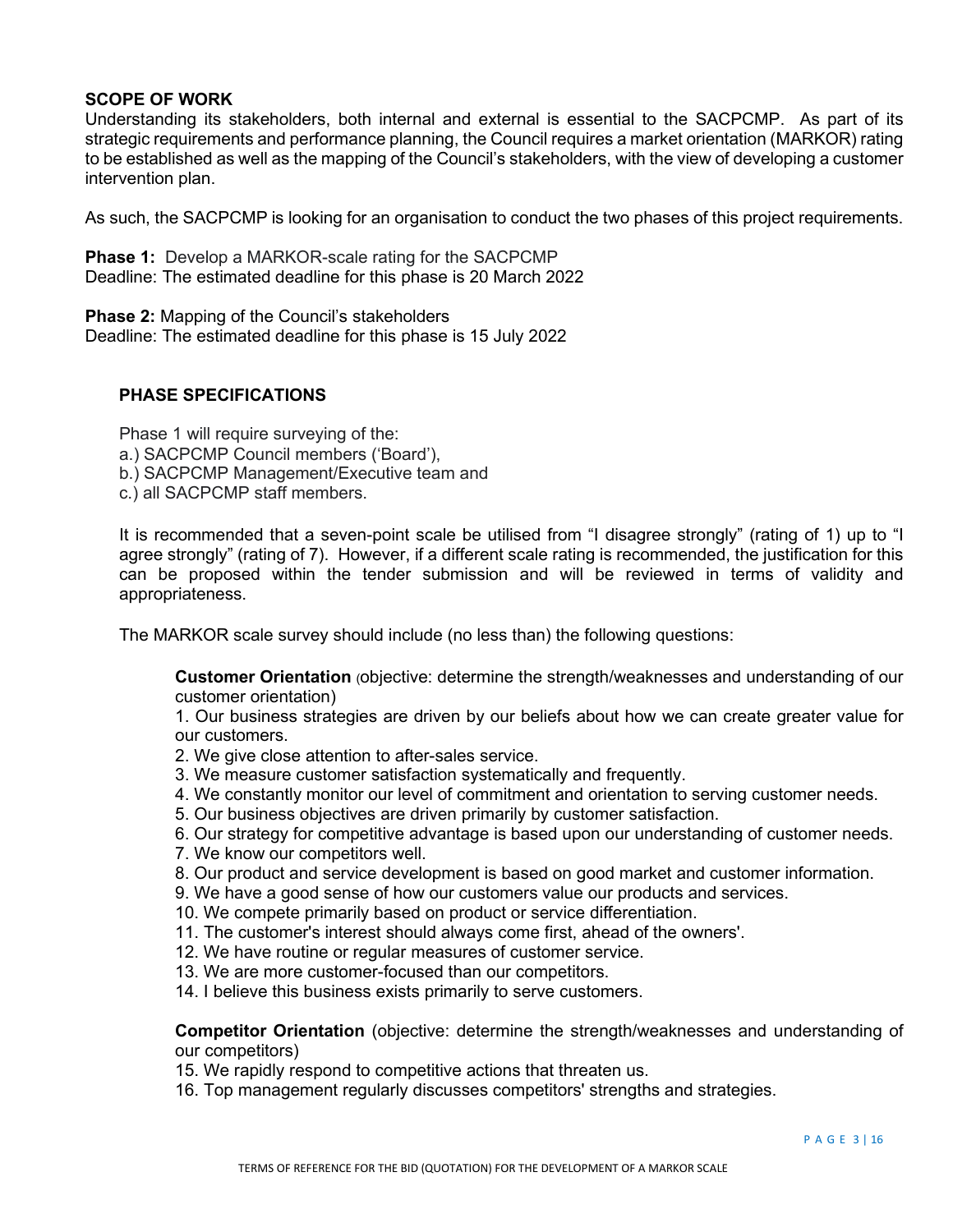17. Our sales people regularly share information within our business concerning competitors' strategies.

18. We target customers where we have an opportunity for competitive advantage.

**Inter-functional Coordination** (objective: determine the strength/weaknesses and understanding of our internal operations)

19. Our top managers from every function regularly visit our current and prospective customers

20. All of our business functions (e.g. marketing/sales, manufacturing, R&D, finance/accounting, etc.) are integrated in serving the needs of our target markets.

21. All of our managers understand how everyone in our business can contribute to creating customer value.

22. We freely communicate information about our successful and unsuccessful customer experiences across all business functions.

**Intelligence Generation** (objective: determine the strength/weaknesses and understanding of our intelligence generation)

23. I n this business unit, we meet with customers at least once a year to find out what products or services they will need in the future.

24. I n this business unit, we do a lot of in-house market research.

25. We are slow to detect changes in our customers' product preferences. (R)

26. We are slow to detect fundamental shifts in our industry (e.g., competition, technology, regulation). (R)

27. We periodically review the likely effect of changes in our business environment (e.g., regulation) on customers.

28. We poll end-users at least once a year to assess the quality of our products and services.

**Intelligence Dissemination** (objective: determine the strength/weaknesses and understanding of our intelligence dissemination)

29. We have interdepartmental meetings at least once per quarter to discuss market trends and developments.

30. Marketing personnel in our business unit spend time discussing customers' future needs with other functional departments.

31. When something important happens to a major customer or market, the whole business unit quickly knows about it.

32. When one department finds out something important about competitors, it is slow to alert other departments. (R)

33. Data on customer satisfaction are disseminated at all levels in this business unit on a regular basis.

**Phase 2** will require mapping of the Council's stakeholders, with the view of developing a customer intervention plan. This will need to include both internal and external stakeholders, as well as government, SOE, industry etc representatives.

# **The phase will require (scope):**

- 1. Identification of all SACPCMP stakeholders (including but not limited to internal, external, local, international)
- 2. Classification of key stakeholder areas (general classification)
- 3. Classification of all stakeholders within Council stakeholder areas (public, industry, government)
- 4. Identification of key stakeholders/representatives/contacts
- 5. Analyzing of stakeholders understanding and identifying stakeholder perspectives and interests
- 6. Classification of stakeholders in terms of stakeholder interest vs stakeholder influence
- 7. Prioritisation of stakeholders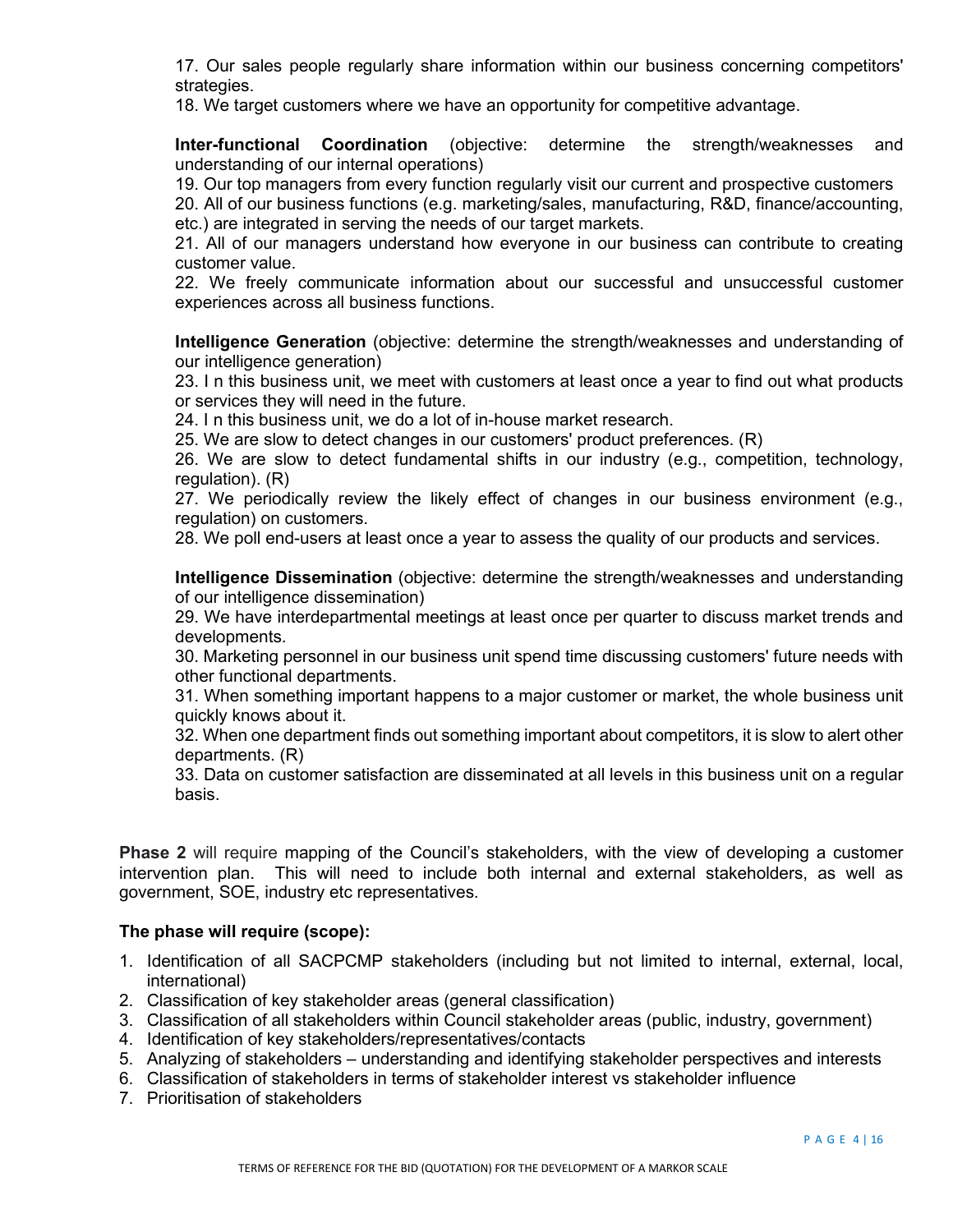# **QUERIES**

All queries must be provided in writing and directed to [communicationsmedia@sacpcmp.org.za](mailto:communicationsmedia@sacpcmp.org.za) and patostakeholderrelations@sacpcmp.org during office hours between 09h00 and 16h30. Please note that responses will be communicated to all bidders and it is therefore the responsibility of the bidder or their representative to ensure that they provide correct email addresses on their documents.

The SACPCMP reserves the right not to consider any proposal not fully completed. By accepting to take part in the proposal process, you agree to keep in confidence all information imparted to you in relation with the proposal process, not to disclose it to third parties and not to use it for other purpose than the proposal. The Respondent is responsible for all costs incurred in the preparation and submission of the proposal. Copy/s of any affiliations, memberships and/or accreditations that support your submission must be included in the proposal.

Kindly note that SACPCMP is entitled to:

- Amend any RFP conditions, validity period, specifications, or extend the closing date and/or time of RFP's before the closing date. All Respondents, to whom the RFP documents have been issued, will be advised in writing of such amendments in good time.
- Verify any information contained in a proposal.
- Not appoint any bidder.
- Vary, alter, and/or amend the terms of this RFP, at any time prior to the finalisation of its adjudication hereof.
- Disqualify proposals that contain an omission of disclosure of material information, that is factually inaccurate, and/or contains a misrepresentation.
- Not accept the lowest proposal or any proposal in part or in whole. The SACPCMP normally awards the contract to the bidder who proves to be fully capable of handling the contract and whose proposal is technically acceptable and/or financially advantageous to the SACPCMP.
- Appointment as a successful contractor shall be subject to the parties agreeing to mutually acceptable contractual terms and conditions. In the event of the parties failing to reach such agreement within 30 (thirty) days from the appointment date, the SACPCMP shall be entitled to appoint the contractor who was rated 2nd (second), and so on.
- Cancel or withdraw from this RFP as a whole or in part without furnishing reasons and without attracting any liability.
- This proposal and its acceptance shall be subject to the terms and conditions contained in this RFP document.

# **PROPOSAL**

Bids shall include all relevant information about the bidder as indicated in the advertisement, which will enable the SACPCMP to assess the service provider's competence. Responding firms will be evaluated on the quality of the written proposals. All proposals should be submitted electronically by **16H00 on 28 February 2022 to:** 

Subject Line: Bid Reference Number Fortune Vukomba Email: [tenders@sacpcmp.org.za/](mailto:tenders@sacpcmp.org.za/) Cc: patostakeholderrelations@sacpcmp.org.za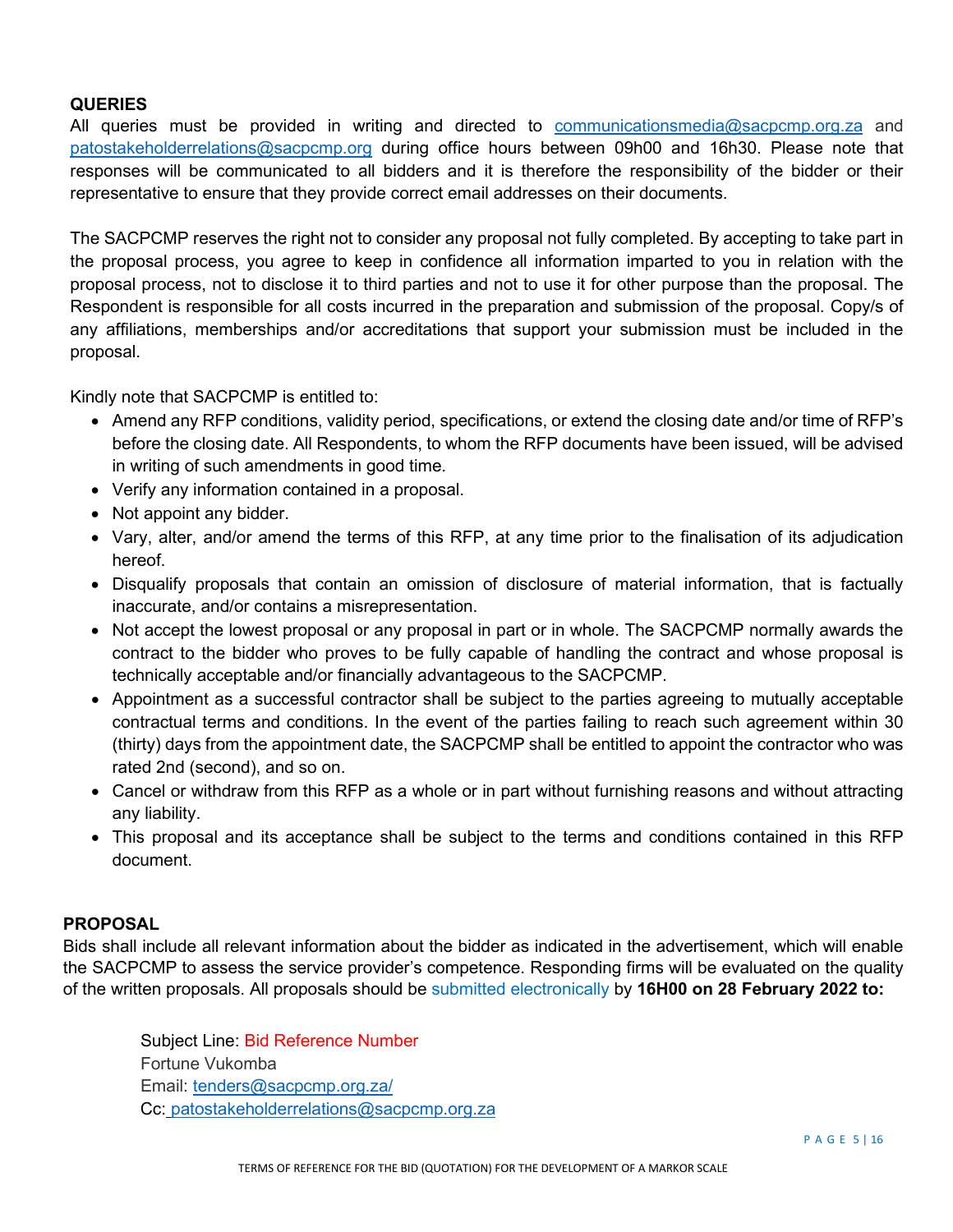# **SUBMISSION DOCUMENT**

# **SUBMISSION**

All quotations must be submitted on the official forms provided and should not be re-typed. Please ensure electronic submissions are received before the respective deadlines, which must include the following:

- Company Information
	- Company Profile
		- $\circ$  The service provider must have a minimum of five (5) years' experience and expertise in providing similar service.
		- o Client references on similar assignments
- Quotation/ Pricing
	- $\circ$  The quoted price must be in South African Rands and be inclusive of 15% Vat, if VAT registered vendor.
	- $\circ$  All quotations should include all aspects noted in the brief provided above.
- Forms

This relates to the application for inclusion in the Database of Service Providers

- o SBD 6.1 Form
- o National Treasury Central Supplier Database CSD Form (Proof of registration on the CSD needs to be provided)
- $\circ$  Tax clearance certificate (No service provider will be considered if their tax matters are not up to date with SARS.) (Addendum B)

# **FAILURE TO COMPLY**

Proposals will be disqualified or excluded under the following conditions:

- Any quotation submitted after the closing date and time shall **NOT** be considered.
- Ensure that your proposal/quotation clearly covers **ALL** the above aspects of the RFP.
- **DO NOT** include insurance to your quote as SACPCMP provides its own insurance.
- **ALL QUOTATIONS and ENQUIRIES** are to be addressed to the respective person stipulated on the Request for Proposal document.
- The SACPCMP reserves the right to cancel the procurement process at any time without notice, and not issue the order.
- Conditional quotations will be subject to SACPCMP acceptance and approval processes.
- The onus will rest with the service provider who has been awarded the services to inform SACPCMP of any changes to the information provided on such SBD forms. Failure to do so will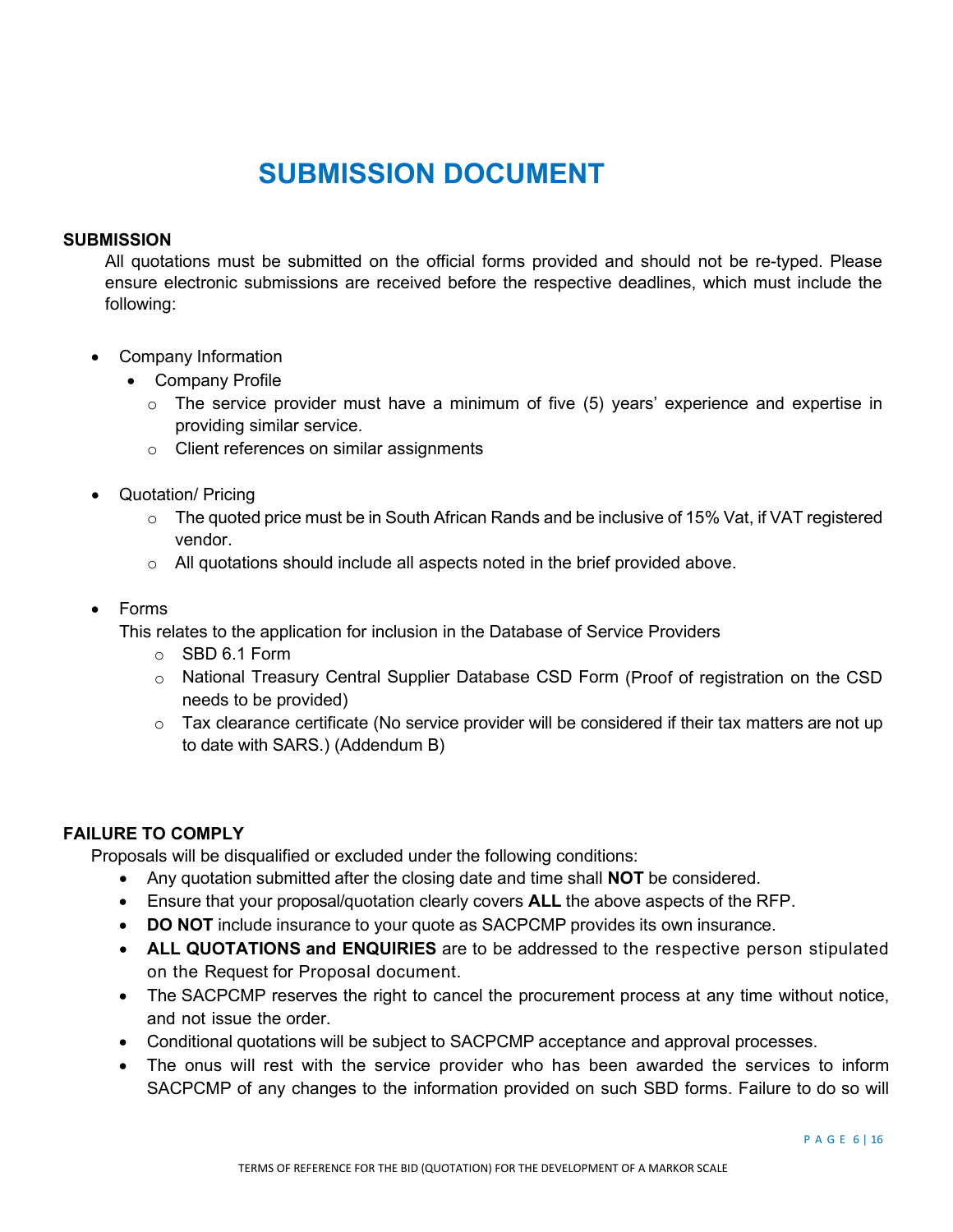result in misrepresentation of facts/ information and may results in SACPCMP terminating the service or contract.

• Payment terms: compliant invoices will be processed 30 days after receipt of invoice.

#### **BID EVALUATION:**

The bid evaluation process is expected to take place during June and will be based on the following table.

| <b>Evaluation criteria</b> | <b>Points</b> |
|----------------------------|---------------|
| Price                      | 80%           |
| <b>BBBEE</b>               | 20%           |
| <b>Maximum Points</b>      | 100%          |

#### **PERIOD OF CONTRACT**

The contract period will be for a period of 60 days (two months) for the completion and development of all three videos.

# **GENERAL CONDITIONS OF CONTRACT**

General Conditions of Contract (GCC) as per National Treasury will apply. Service providers must familiarise themselves with these conditions as they will be applicable throughout the duration of the contract period.

#### **CONTRACT MANAGEMENT**

The Service Provider will be required to sign a Standard Contract based for the duration and value of services.

 $\overline{\phantom{a}}$  ,  $\overline{\phantom{a}}$  ,  $\overline{\phantom{a}}$  ,  $\overline{\phantom{a}}$  ,  $\overline{\phantom{a}}$  ,  $\overline{\phantom{a}}$  ,  $\overline{\phantom{a}}$  ,  $\overline{\phantom{a}}$  ,  $\overline{\phantom{a}}$  ,  $\overline{\phantom{a}}$  ,  $\overline{\phantom{a}}$  ,  $\overline{\phantom{a}}$  ,  $\overline{\phantom{a}}$  ,  $\overline{\phantom{a}}$  ,  $\overline{\phantom{a}}$  ,  $\overline{\phantom{a}}$ 

 **Authorised Bidder's Signature Date**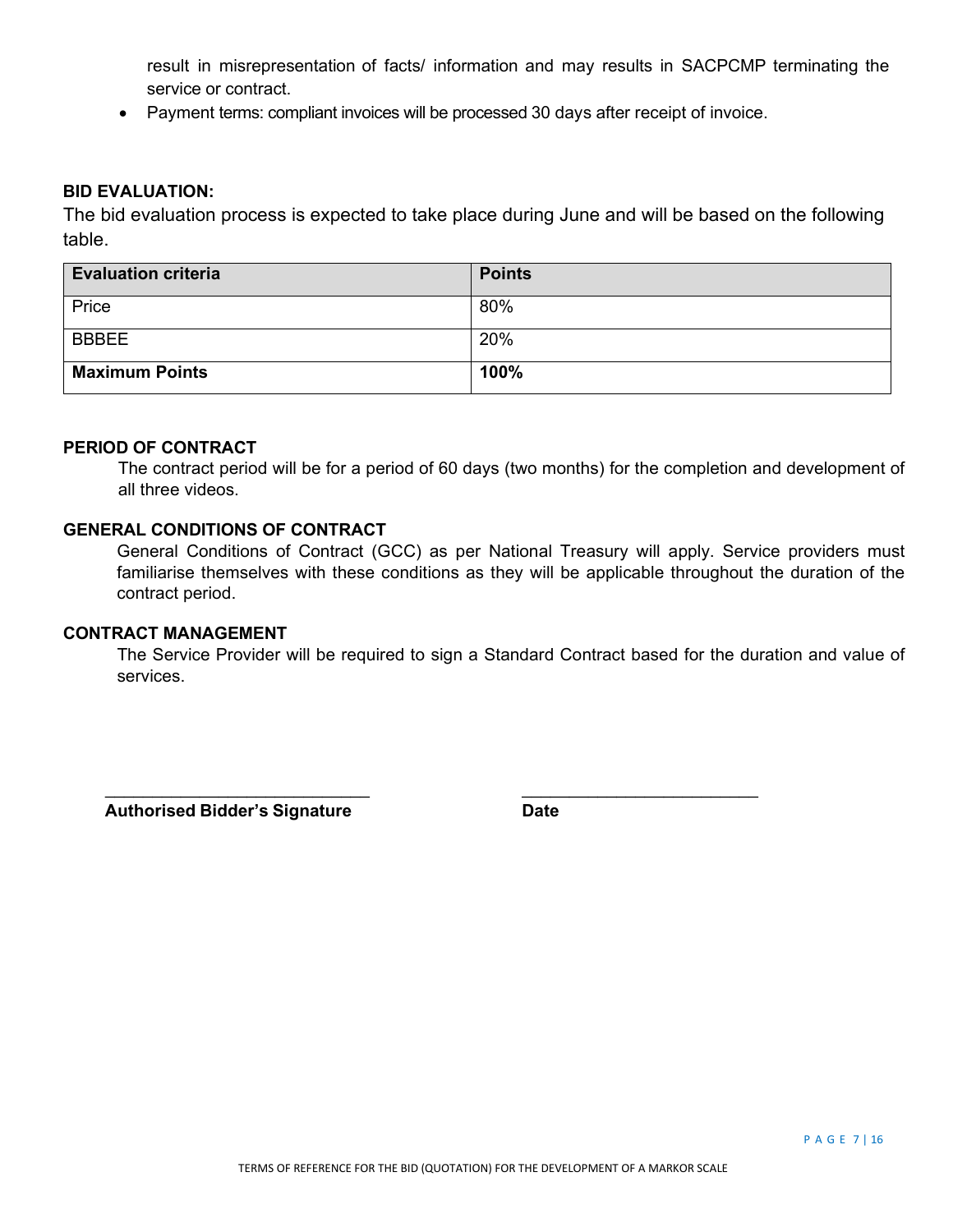# **PREFERENTIAL PROCUREMENT POLICY FRAMEWORK ACT**

This request for quotation (RFP) will be evaluated on functionality and the 80:20-point systems as stipulated in the Preferential Procurement Policy Framework Act (Act number 5 of 2000) & SACPCMP's Supply Chain Management Policies and Procedures.

(For more information on the PPPFA please click on the link below [https://www.thedti.gov.za/economic\\_empowerment/docs/PPPFA%20Regulation.pdf\)](https://www.thedti.gov.za/economic_empowerment/docs/PPPFA%20Regulation.pdf)

# **TERMS AND CONDITIONS:**

- 1. All goods or services procured will be subjected to SACPCMP Procurement Policy and Procedures.
- 2. It is the responsibility of the prospective bidders / service providers to submit valid Tax Clearance Certificates. Failure to do so may invalidate the bid submitted in terms of the RFP.
- 3. All invoices submitted for payment need to stipulate the **SACPCMP's VAT number; 4100199787** as per Section 20 of the VAT Act.) as well as that of the service provider (if VAT registered).
- 4. I (the service provider) certify that all the required information, relevant forms have been completed and furnished as part of the bid.
- 7. I (the service provider) hereby agree that should I be awarded this RFP and fail to deliver or perform on the award; the SACPCMP will have the right to enforce Regulation 13 of the Preferential Procurement Regulations.
- 8. This RFP is subject to the provisions made in the General Conditions of Contract, as issued by National Treasury, including its revisions.
- 9. I (the service provider) hereby agree that the SACPCMP may restrict me from business if my company does not perform or deliver on services/ supplies received.
- 10. I (the service provider) hereby agree that the onus is on the supplier not to accept orders or make deliveries that will result in overspending on the amount awarded on this RFP. I also accept that I will not be paid by the SACPCMP for any over expenditure.

SIGNATURE OF BIDDER: \_\_\_\_\_\_\_\_\_\_\_\_\_\_\_\_\_\_\_\_\_\_\_\_\_\_\_\_

| CAPACITY: |  |
|-----------|--|
|           |  |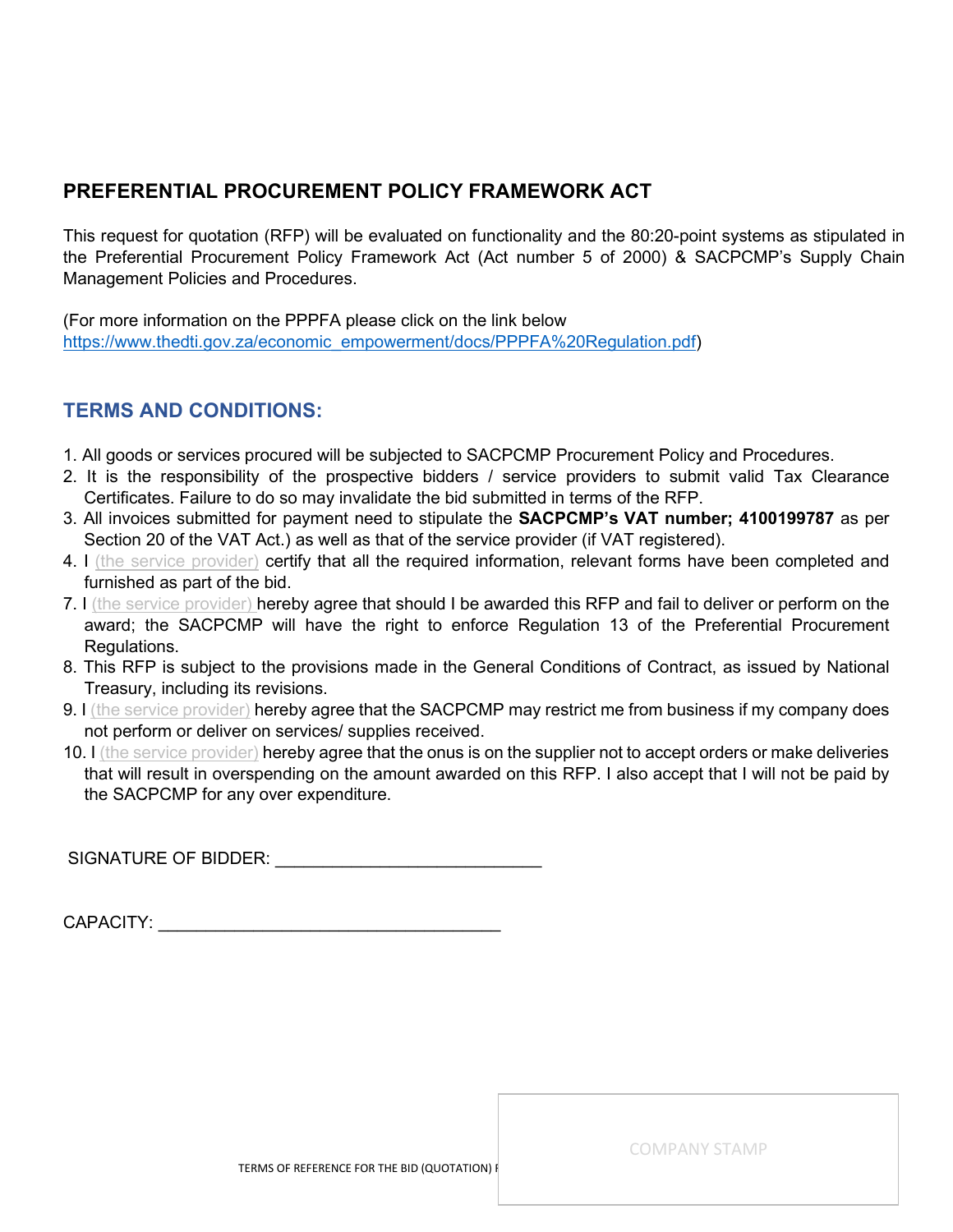#### **SBD 6.1**

# **PREFERENCE POINTS CLAIM FORM IN TERMS OF THE PREFERENTIAL PROCUREMENT REGULATIONS 2017**

This preference form must form part of all bids/ proposals submitted. It contains general information and serves as a claim form for preference points for Broad-Based Black Economic Empowerment (B-BBEE) Status Level of Contribution.

# **NB: BEFORE COMPLETING THIS FORM , BIDDERS/ POTENTIAL SERVICE PROVIDERS MUST STUDY THE GENERAL CONDITIONS, DEFINITIONS AND DIRECTIVES APPLICABLE IN RESPECT OF B-BBEE, AS PRESCRIBED IN THE PREFERENTIAL PROCUREMENT REGULATIONS, 2017.**

#### **1. GENERAL CONDITIONS**

- 1.1 The following preference point systems are applicable to all bids/ proposals:
	- the 80/20 system for requirements with a Rand value of above R30,000 and up to R50 000 000 (all applicable taxes included); and
	- the 90/10 system for requirements with a Rand value above R50 000 000 (all applicable taxes included). Bids for this RFQ should not exceed R100 000.
- 1.2 Preference points for this bid shall be awarded for:
	- (a) Price; and
	- (b) B-BBEE Status Level of Contribution.
- 1.3 The maximum points for this bid/ proposal are allocated as follows:

| <b>Description</b>                                | <b>Points</b> |
|---------------------------------------------------|---------------|
| Price                                             | 80            |
| B-BBEE status level of contribution               | 20            |
| Total points for Price and B-BBEE must not exceed | 100           |

- 1.4 Failure on the part of a bidder/ service provider to submit proof of B-BBEE Status level of contribution together with the bid, will be interpreted that preference points for B-BBEE status level of contribution are not claimed.
- 1.5 The purchaser reserves the right to require of a bidder, either before a bid is adjudicated or at any time subsequently, to substantiate any claim deemed fit in any manner required by the purchaser.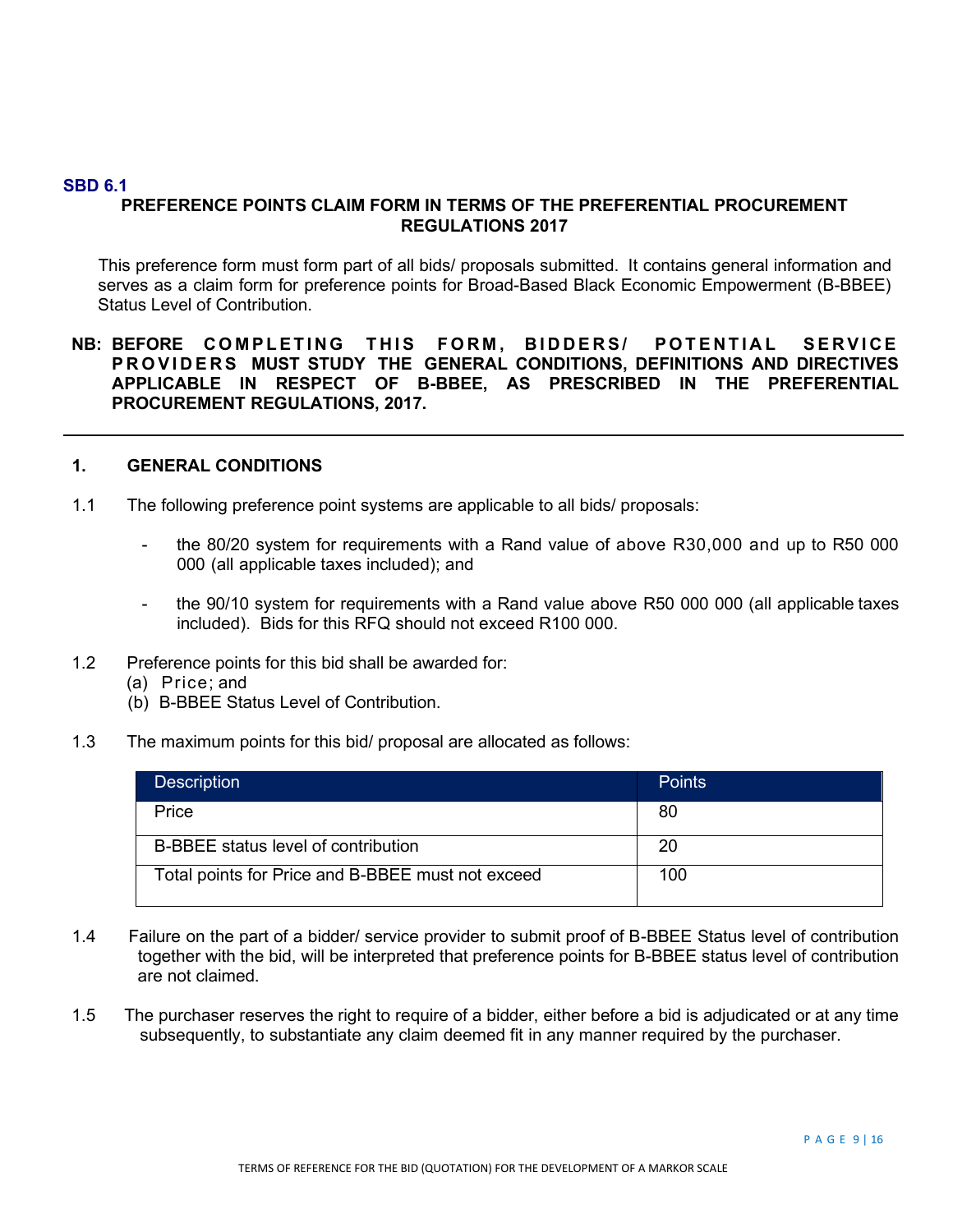# **DEFINITIONS**

- (a) **"B-BBEE"** means Broad-Based Black Economic Empowerment as defined in section 1 of the Broad-Based Black Economic Empowerment Act.
- (b) "**B-BBEE status level of contributor"** means the B-BBEE status of an entity in terms of a code of good practice on black economic empowerment, issued in terms of section 9(1) of the Broad-Based Black Economic Empowerment Act.
- (c) **"bid"** means a written offer in a prescribed or stipulated form in response to an invitation by an organ of state for the provision of goods or services, through price quotations, advertised competitive bidding processes or proposals.
- (d) **"Broad-Based Black Economic Empowerment Act"** means the Broad-Based Black Economic Empowerment Act, 2003 (Act No. 53 of 2003).
- (e) **"EME"** means an Exempted Micro Enterprise in terms of a code of good practice on black economic empowerment issued in terms of section 9 (1) of the Broad-Based Black Economic Empowerment Act.
- (f) **"functionality"** means the ability of a tenderer to provide goods or services in accordance with specifications as set out in the tender documents.
- (g) **"prices"** includes all applicable taxes less all unconditional discounts.
- (h) **"proof of B-BBEE status level of contributor"** means:
	- 1) B-BBEE Status level certificate issued by an authorized body or person.
	- 2) A sworn affidavit as prescribed by the B-BBEE Codes of Good Practice.
	- 3) Any other requirement prescribed in terms of the B-BBEE Act.
- (i) **"QSE"** means a qualifying small business enterprise in terms of a code of good practice on black economic empowerment issued in terms of section 9 (1) of the Broad-Based Black Economic Empowerment Act.
- (j) **"Rand value"** means the total estimated value of a contract in Rand, calculated at the time of bid invitation, and includes all applicable taxes.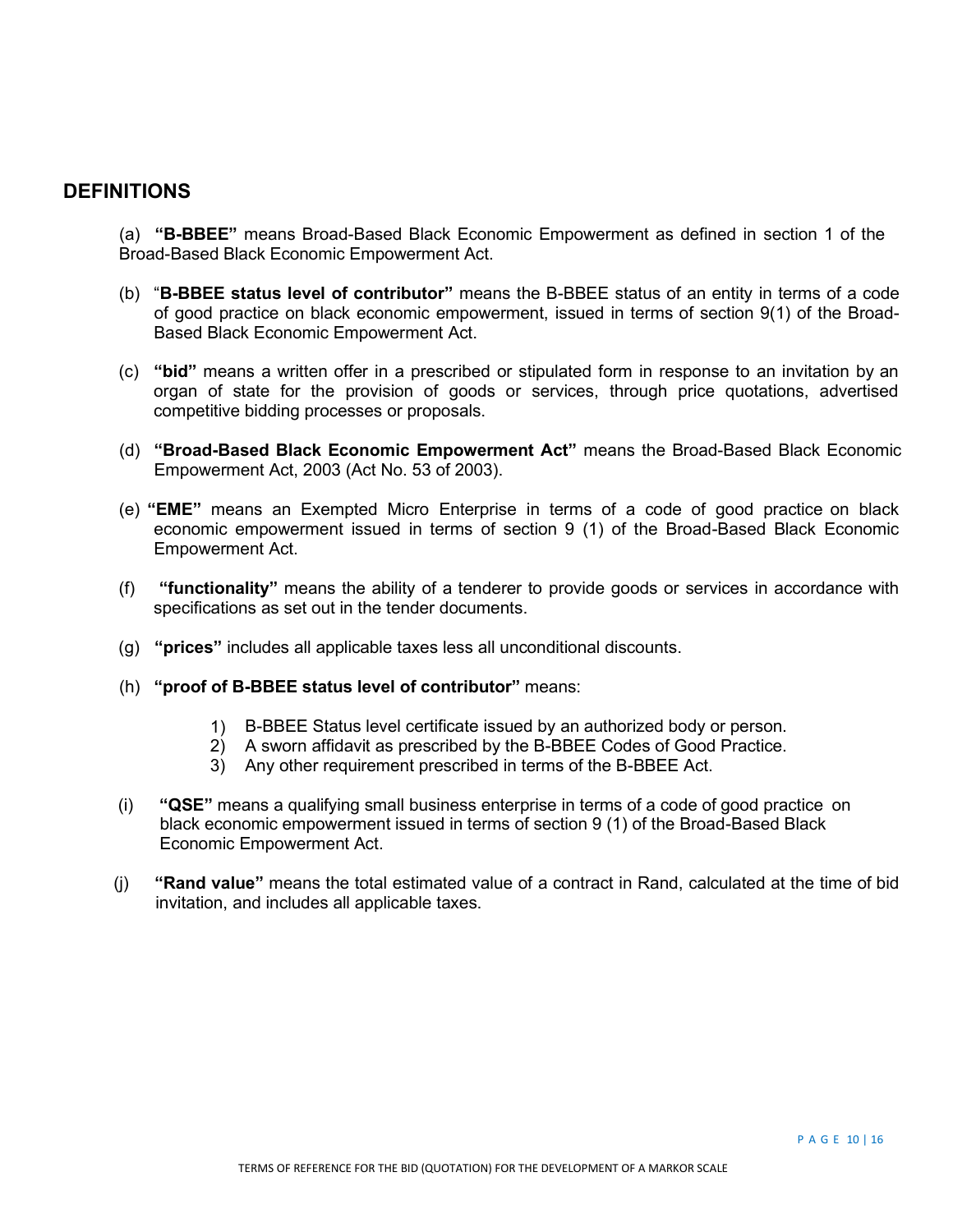# **POINTS AWARDED FOR PRICE**

## **THE 80/20 OR 90/10 PREFERENCE POINT SYSTEMS**

A maximum of 80 or 90 points is allocated for price on the following basis:



# **POINTS AWARDED FOR B-BBEE STATUS LEVEL OF CONTRIBUTOR**

In terms of Regulation 6 (2) and 7 (2) of the Preferential Procurement Regulations, preference points must be awarded to a bidder for attaining the B-BBEE status level of contribution in accordance with the table below:

| <b>B-BBEE Status Level of</b><br><b>Contributor</b> | <b>Number of points</b><br>(90/10 system) | <b>Number of points</b><br>(80/20 system) |
|-----------------------------------------------------|-------------------------------------------|-------------------------------------------|
|                                                     | 10                                        | 20                                        |
| ∩                                                   | 9                                         | 18                                        |
|                                                     |                                           | 14                                        |
|                                                     | 5                                         | 12                                        |
|                                                     |                                           | 8                                         |
|                                                     | ⌒                                         |                                           |
|                                                     | າ                                         |                                           |
|                                                     |                                           | ⌒                                         |
| Non-compliant contributor                           |                                           |                                           |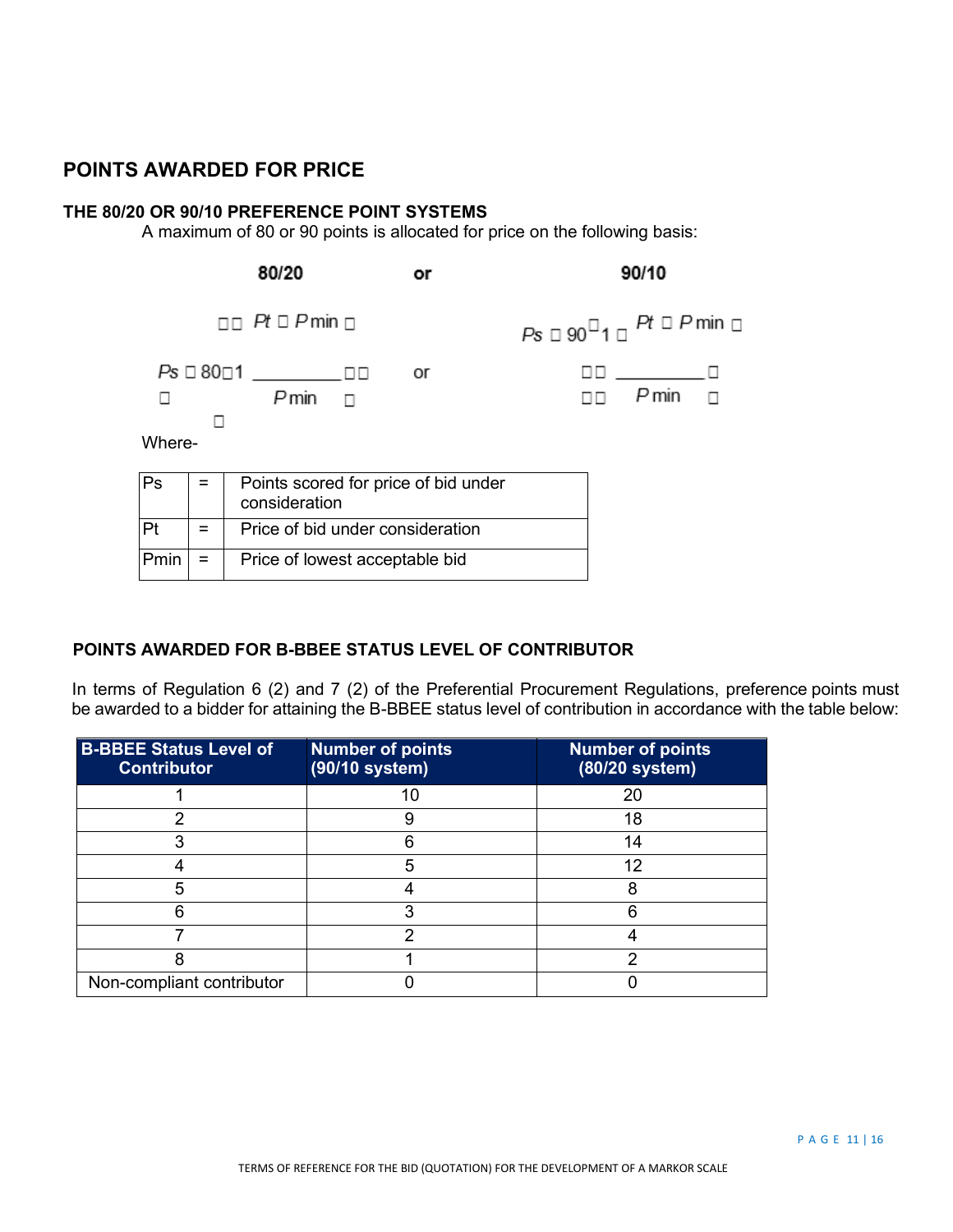# **BID DECLARATION**

Bidders who claim points in respect of B-BBEE Status Level of Contribution must complete the following:

# **B-BBEE STATUS LEVEL OF CONTRIBUTOR CLAIMED IN TERMS OF PARAGRAPHS SPECIFIED WITHIN THIS DOCUMENT (see POINTS AWARDED FOR B-BBEE STATUS LEVEL OF CONTRIBUTOR)**

B-BBEE Status Level of Contributor: ……….……… (Maximum of 10 or 20 points) (Points claimed in respect of the SUB-CONTRACTING section below must be in accordance with the table reflected in paragraph specified in this document (See: POINTS AWARDED FOR B-BBEE STATUS LEVEL OF CONTRIBUTOR) and must be substantiated by relevant proof of B-BBEE status level of contributor.)

# **SUB-CONTRACTING**

Will any portion of the contract be sub-contracted? (*Tick applicable box*)

|--|--|--|--|

If yes, please indicate:

- i) What percentage of the contract will be subcontracted............………………%
- ii) The name of the sub-contractor…………………………………………………..
- iii) The B-BBEE status level of the sub-contractor.............................……………..
- iv) Whether the sub-contractor is an EME or QSE *(Tick applicable box*)

v) Specify, by ticking the appropriate box, if subcontracting with an enterprise in terms of Preferential Procurement Regulations, 2017:

| Designated Group: An EME or QSE which is at last 51% owned by:    | <b>EME</b> | <b>QSE</b> |
|-------------------------------------------------------------------|------------|------------|
|                                                                   | ٦          | V          |
| <b>Black people</b>                                               |            |            |
| Black people who are youth                                        |            |            |
| Black people who are women                                        |            |            |
| Black people with disabilities                                    |            |            |
| Black people living in rural or underdeveloped areas or townships |            |            |
| Cooperative owned by black people                                 |            |            |
| Black people who are military veterans                            |            |            |
| <b>OR</b>                                                         |            |            |
| Any EME                                                           |            |            |
| Any QSE                                                           |            |            |

# **DECLARATION WITH REGARD TO COMPANY/FIRM**

| $1 \quad$   |                                             |
|-------------|---------------------------------------------|
| $2^{\circ}$ |                                             |
| 3           |                                             |
| 4           | TYPE OF COMPANY/ FIRM [TICK APPLICABLE BOX] |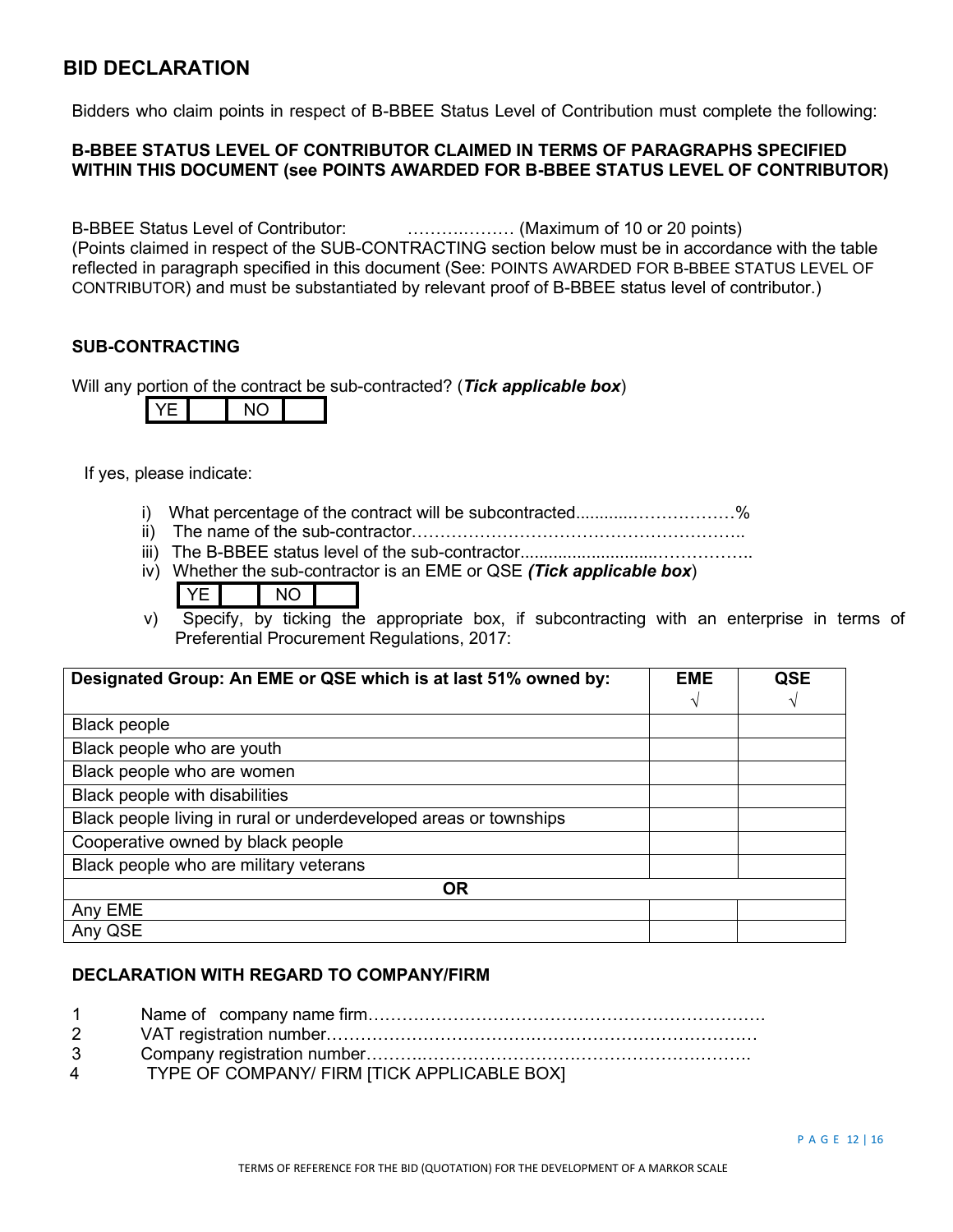- □ Partnership/Joint Venture / Consortium
- □ One-person business/sole propriety
- □ Close corporation
- D Company
- (Pty) Limited

# 5 DESCRIBE PRINCIPAL BUSINESS ACTIVITIES

……………………………………………………………………………………………… ………………………………………………………………………………………………

6 COMPANY CLASSIFICATION [TICK APPLICABLE BOX]

- Manufacturer
- □ Supplier
- □ Professional service provider
- $\Box$  Other service providers, e.g. transporter, etc.
- 7 Total number of years the company/firm has been in business………………………
- 8 I/we, the undersigned, who is / are duly authorised to do so on behalf of the company/firm, certify that the points claimed, based on the B-BBE status level of contributor indicated in Section: *POINTS AWARDED FOR B-BBEE STATUS LEVEL OF CONTRIBUTOR & BID DECLARATION,* of the foregoing certificate, qualifies the company/ firm for the preference(s) shown and I / we acknowledge that:
	- i) The information furnished is true and correct.
	- ii) The preference points claimed are in accordance with the General Conditions as indicated in paragraph 1 of this form.
	- iii) In the event of a contract being awarded as a result of points claimed as shown in Section: *POINTS AWARDED FOR B-BBEE STATUS LEVEL OF CONTRIBUTOR & BID DECLARATION*, the contractor may be required to furnish documentary proof to the satisfaction of the purchaser that the claims are correct.
	- iv) If the B-BBEE status level of contributor has been claimed or obtained on a fraudulent basis or any of the conditions of contract have not been fulfilled, the purchaser may, in addition to any other remedy it may have –
		- (a) disqualify the person from the bidding process.
		- (b) recover costs, losses or damages it has incurred or suffered as a result of that person's conduct.
		- (c) cancel the contract and claim any damages which it has suffered as a result of having to make less favorable arrangements due to such cancellation.
		- (d) recommend that the bidder or contractor, its shareholders and directors, or only the shareholders and directors who acted on a fraudulent basis, be restricted by the National Treasury from obtaining business from any organ of state for a period not exceeding 10 years, after the *audi alteram partem* (hear the other side) rule has been applied; and
		- (e) forward the matter for criminal prosecution.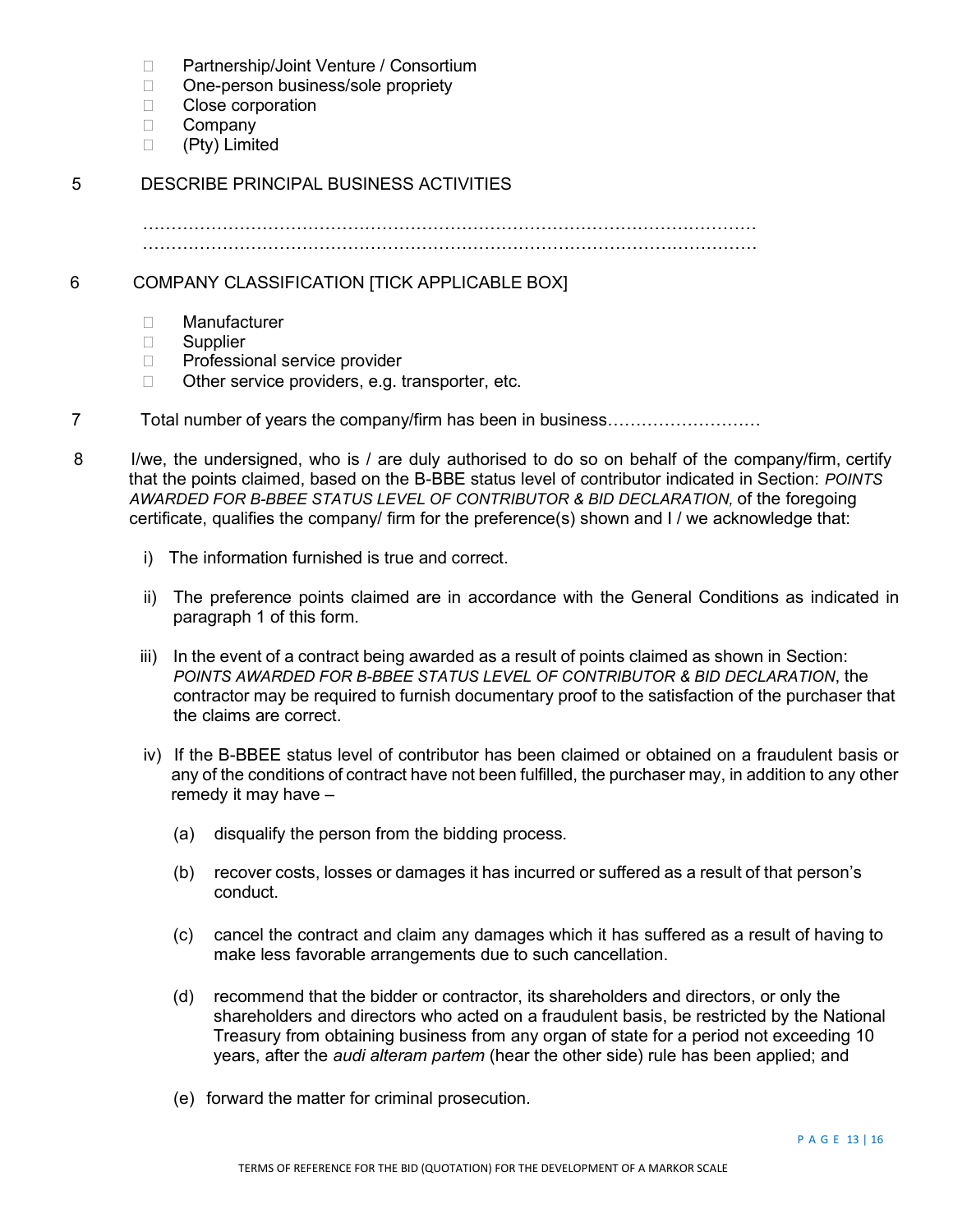| <b>WITNESSES</b> |                            |
|------------------|----------------------------|
|                  | SIGNATURE(S) OF BIDDERS(S) |
|                  | DATE:                      |
| ◠                | ADDRESS:                   |
|                  |                            |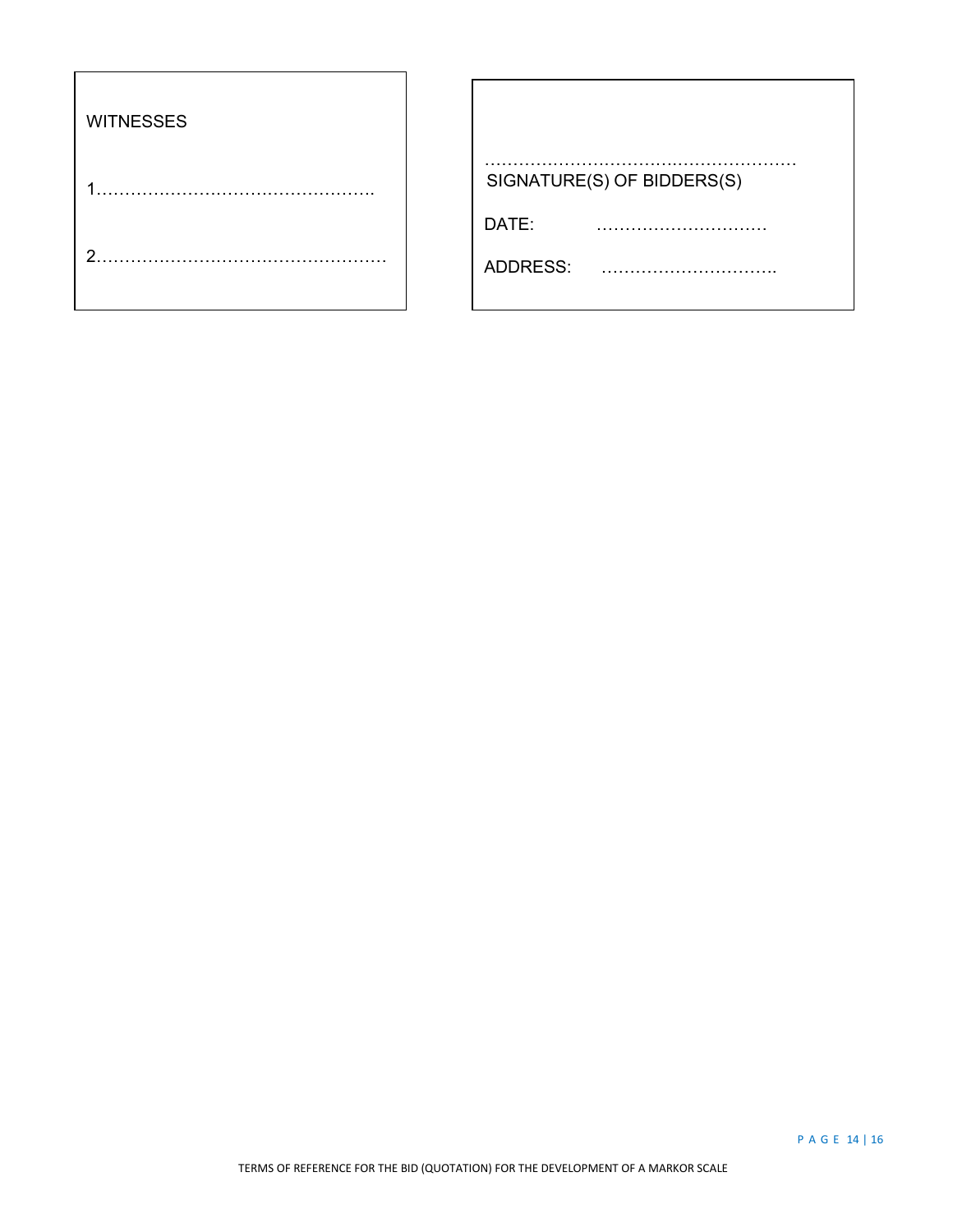# **Addendum A.**

B-BBEE Level of Contribution certificate – original or certified copy.